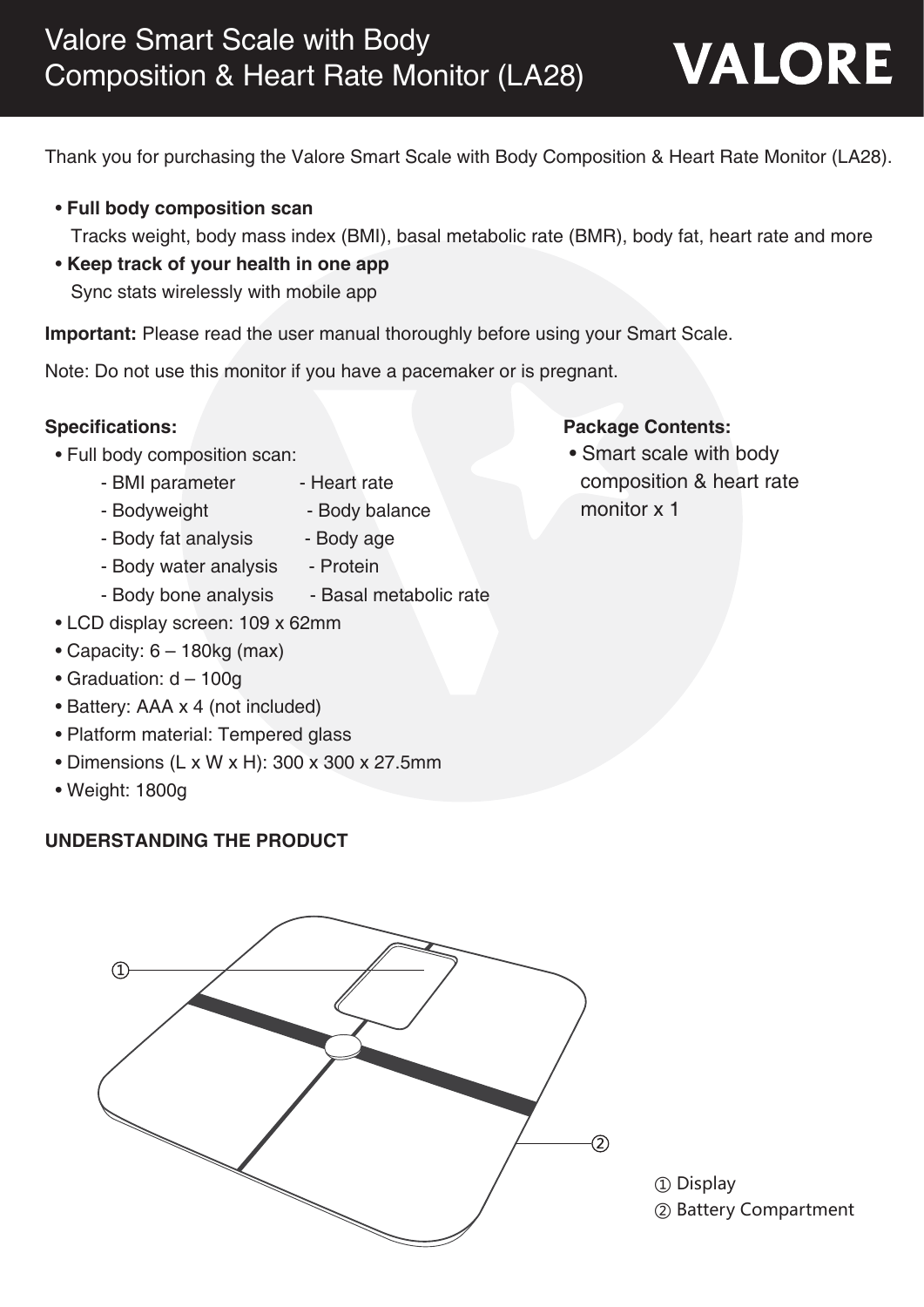# **START USING THE SMART SCALE**

#### **Install Fitdays App**

1. Search "Fitdays" in Apple Store or Google Play or scan the QR Code below:



2. Download and install the App on your device.

#### **How to use Fitdays App**

1. Place the scale on a hard, flat ground.





- 2. Turn on Bluetooth on Smartphone or tablet.
- 3. Register ID by email or social media account.



4. Add personal data and click "Confirm".

Note: Wrong info like gender, age, height, etc. may result in measurement inaccurate.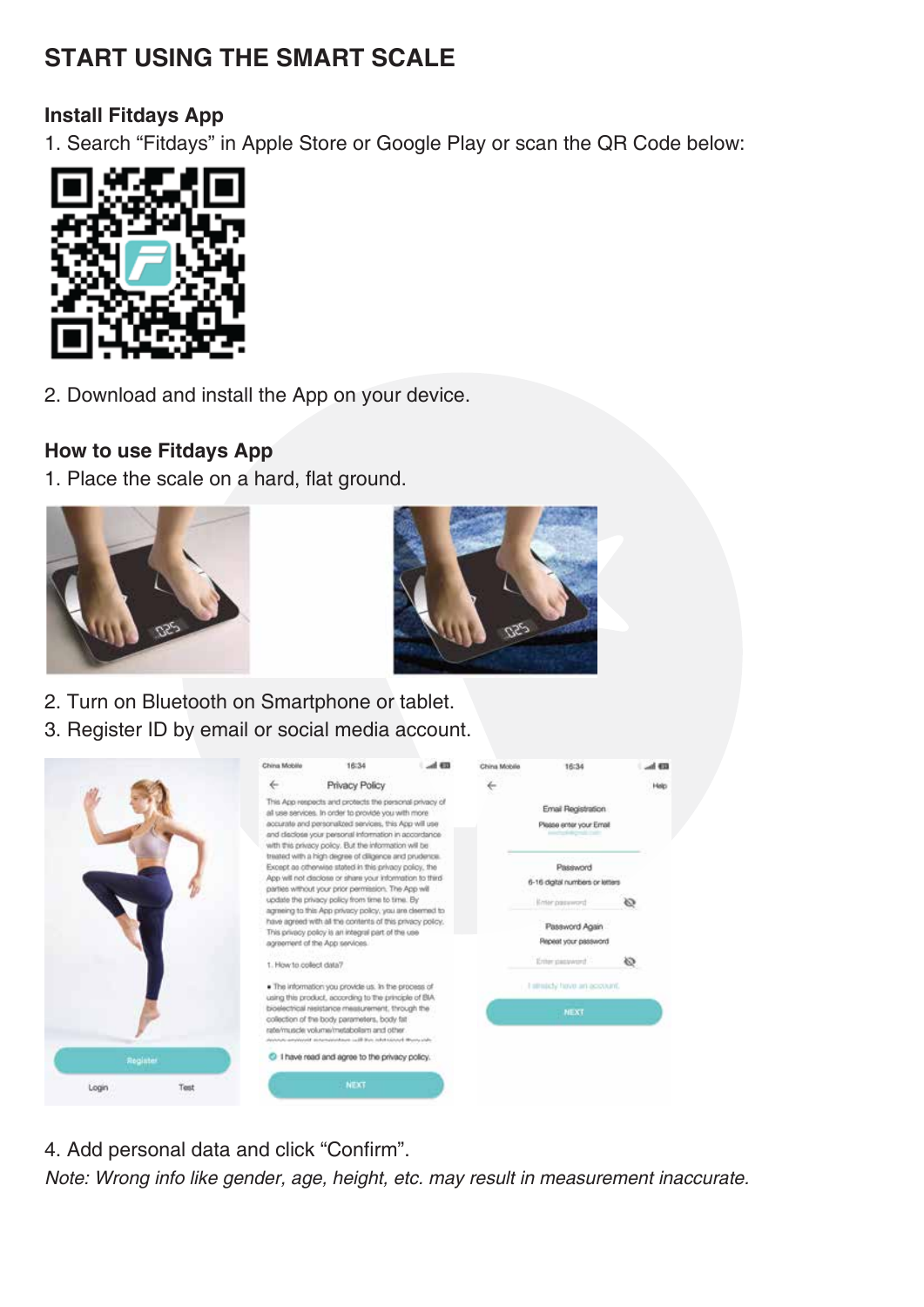| China Mobile                            | 22:07                                                     | $A$ $B$    | China Mobile                         | 22:07                                                     | GH           | <b>Clima Modés</b>            | 2225                                                                                                                    | Gal Cit                      |
|-----------------------------------------|-----------------------------------------------------------|------------|--------------------------------------|-----------------------------------------------------------|--------------|-------------------------------|-------------------------------------------------------------------------------------------------------------------------|------------------------------|
| $\Leftrightarrow$                       |                                                           |            | $\leftarrow$<br>۰                    |                                                           |              | <b>Finance</b>                |                                                                                                                         | ۹                            |
| $\frac{1}{2}$                           |                                                           |            | 9<br>Mein                            |                                                           | Female       |                               |                                                                                                                         |                              |
| <b>Usin</b>                             |                                                           | Fornista   |                                      | Nickname<br>Fitdays                                       | $^\circledR$ |                               | 0.0 kg                                                                                                                  |                              |
|                                         | Nickname<br>Fitdays                                       | $^{\circ}$ |                                      | Birthday<br>31/05/1996                                    |              |                               |                                                                                                                         |                              |
|                                         | Birthday<br>31/05/1996                                    |            |                                      | Height<br>150cm                                           |              |                               | Target: 63.6 kg                                                                                                         |                              |
|                                         | Height<br>150cm                                           |            |                                      | Target weight<br>40.0 kg                                  |              | <b>STAR</b><br>$+$ Weight     | $\frac{1}{2} \left( \frac{1}{2} \right) \left( \frac{1}{2} \right) \left( \frac{1}{2} \right)$<br>$\sim 10$<br>$+ 19.8$ | $1 - 4$<br>$+$ Body fut rate |
|                                         | Target weight.<br>40.0 kg                                 |            |                                      | Athlete mode                                              |              |                               | Case 31<br><b>NUMBER</b><br>More Data no                                                                                |                              |
|                                         | Athlete mode                                              | 78         | Fitzays will lieep you confidential. | The personal information is only assessed as health data, |              | Wwight                        | $\mathcal{L}$                                                                                                           | $\sim$                       |
| Filtdays will livelip you confidential. | The personal information to only assessed as health data, |            |                                      | Confirm                                                   |              | <b><i><u>Lightian</u></i></b> | O<br><b>Callenge</b>                                                                                                    | Δ<br><b>Mark</b>             |

5. Pair the scale via Bluetooth.

Click Mine ----> Device---> + to find and pair the scale ID.

Note: When successfully connection, a Bluetooth icon will show on scale and the word "Connected" will show on the circle of homepage.

| <b>China McFau</b>          | 3200                                                                                                  | $\rightarrow$ $\alpha$ | China Mckaw         | 2210               | $\blacksquare \rightarrow \blacksquare$ | China Mobile | 17.14     | $\mathcal{R}$ and $\mathcal{R}$ |
|-----------------------------|-------------------------------------------------------------------------------------------------------|------------------------|---------------------|--------------------|-----------------------------------------|--------------|-----------|---------------------------------|
| Fadoys                      | $\frac{1}{2} \left( \frac{1}{2} \right) \left( \frac{1}{2} \right) \left( \frac{1}{2} \right)$        | $\scriptstyle\pm$      | Times.              | fiduct@gmat.com    | 2                                       | $\leftarrow$ | My device | $+$                             |
|                             | <b>38.1 kg</b><br><b>Trurnt</b>                                                                       |                        | Device              | Addiuser           | ₩<br>Setting                            |              |           |                                 |
|                             |                                                                                                       |                        | 22/09/2019          | (Formery Filsboys) | 38.1 kg                                 |              |           |                                 |
|                             | Taget 40.0 kg                                                                                         |                        |                     |                    |                                         |              |           |                                 |
|                             | дуредудировоги:                                                                                       | 22511<br><b>DLS</b> %  |                     |                    |                                         |              |           |                                 |
| <b>U.CHO.</b><br>$-$ Visign | GG.<br>$*$ . [948]                                                                                    | - flosty fat rate      |                     |                    |                                         |              |           |                                 |
|                             | from just wire 2d on 23, 20 00/2018<br>$\mathsf{M}\mathsf{H}\mathsf{H}\mathsf{H}\mathsf{H}\mathsf{H}$ |                        |                     |                    |                                         |              |           |                                 |
| ۵<br>Wegrt.                 | This:                                                                                                 | 38.1 kg                |                     |                    |                                         |              |           |                                 |
| ₩<br>Montant                | $\sim$<br>o<br><b>Portal</b>                                                                          | P.<br><b>COLLEGE</b>   | Ed.<br><b>Links</b> | <b>State</b>       | 8<br>thru                               |              |           |                                 |

- 6. Tap your foot on the scale to activate the display. Wait until the display shows "0.0"kg.
- 7. Stay Fitdays at the homepage and step on the scale with BARE feet to star measuring.





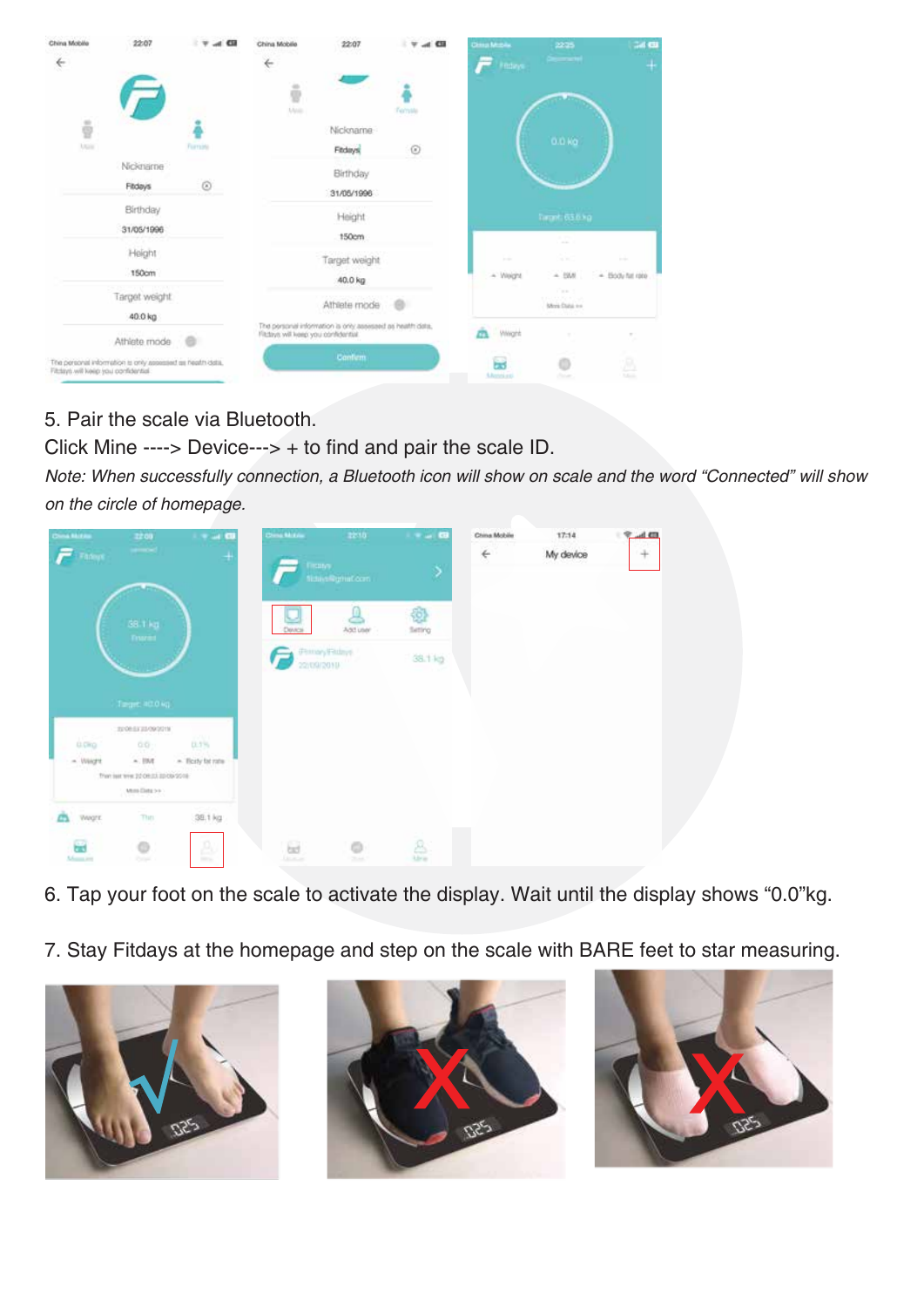- 8. The number on display is flashing when the scale is weighing and analyzing. When it shows your left weight & Right weight, you will have about 5-10seconds to adjust your body. Please try to get equal left & right weight.
- 9. When heart rate measuring, a heart icon will show on scale and flash on the app. Please keep silence and peace to get more accurate data.
- 10. Stay on the scale until the circle shows 'Finished', all data sync on scale and phone.



11. Click More data to find details for Body Weight, BMI, BMR, Muscle, Bone Mass etc. and check data difference on Chart by week, moth and year in vertical or horizon version with icon up right.

| China Mobile                          | 22:12                  |         |              | $\nabla$ and $\nabla$ |                                                                        |          |      |       |      |         |
|---------------------------------------|------------------------|---------|--------------|-----------------------|------------------------------------------------------------------------|----------|------|-------|------|---------|
| <b>Recordly</b>                       | Week                   | Month-  |              | Year The              |                                                                        |          |      |       |      |         |
| Weight (kg)                           |                        |         | 38.1 kg ***  |                       |                                                                        |          |      |       |      |         |
| 40                                    |                        |         |              |                       |                                                                        |          |      |       |      |         |
| 36                                    |                        |         |              |                       |                                                                        |          |      |       |      |         |
|                                       |                        |         |              |                       | China Mobile                                                           | 11:46    |      |       |      | Gal 623 |
| $\frac{20}{22,000}$                   |                        |         |              | 22/09                 | Weight (kg)                                                            | Recently | Week | Month | Year | ☑       |
| BMI                                   |                        |         | $16.9$ 0.0 - | Ø                     | 40                                                                     |          |      |       |      |         |
| 18                                    |                        |         |              |                       |                                                                        |          |      |       |      |         |
| 161                                   |                        |         |              |                       | 38                                                                     |          |      |       |      |         |
| $\frac{14}{22/00}$                    |                        |         |              | 22/09                 |                                                                        |          |      |       |      |         |
| Philadelphia Chil                     | <b>History Records</b> | A A COL |              | CА                    | 36<br>Oct.30                                                           |          |      |       |      | Oct.30  |
| $\overline{\omega}$<br><b>Jestice</b> | o<br><b>Chat</b>       |         | ê            |                       | Note: side left or right or drag with two fingers to see more records. |          |      |       |      |         |

12. Add or switch user: click photo profile on homepage, or Mine--> Add user. The Smart Scale can recognize the user by weight difference and remind to change the correct one. Each account can support 24 users.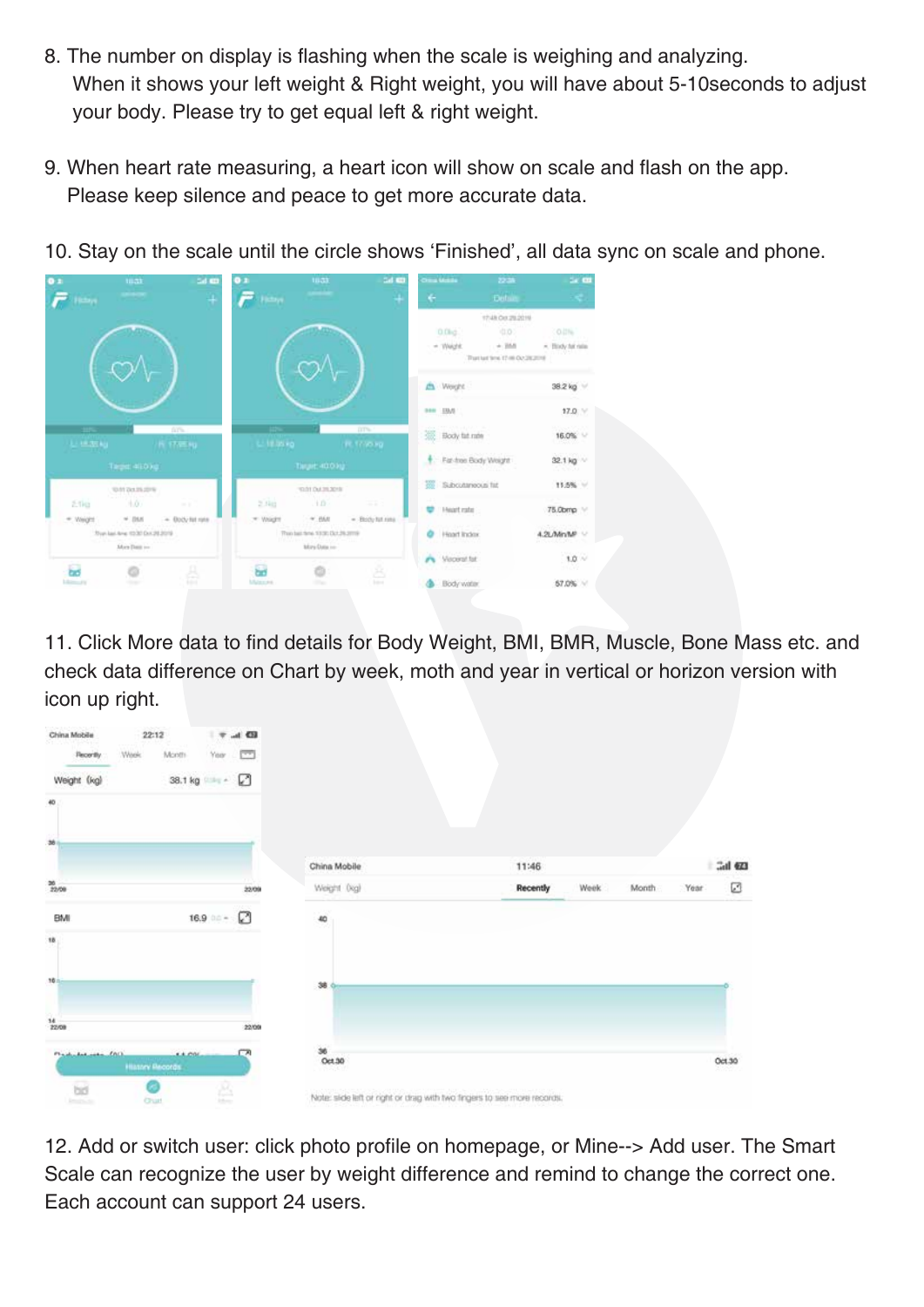| 3200<br>$\bullet$<br>--<br>$^{+}$<br>'Admys | China McKee<br>2210<br><b>Titutys</b><br>filme@gmet.com | $\rightarrow$ $\rightarrow$ $\Box$<br>۶ |
|---------------------------------------------|---------------------------------------------------------|-----------------------------------------|
| <b>38.1 kg</b><br>Trurait                   | Devca<br>Addiuse -                                      | Setting                                 |
|                                             | (Festion Fisher)<br>22/09/2018                          | 38.1 kg                                 |
| Тацие 40.0 кд.                              |                                                         |                                         |
| 2208122092019<br>22513                      |                                                         |                                         |
| <b>D.1%</b><br><b>D.Cing</b><br>00:         |                                                         |                                         |
| - Visign<br>- flosty fat rate<br>$n$ . IBAT |                                                         |                                         |
| from just weel 2d ORLEA 2D ON 9010          |                                                         |                                         |
| Minn Data >>>>                              |                                                         |                                         |
| 38.1 kg<br>This<br>Wegre.                   |                                                         |                                         |
| н<br>Manufes<br>President                   | bet<br><b>Links</b>                                     | <b>Liver</b>                            |

13. Baby weight checking: click + --> Baby Mode.

Adult steps on scale to weight first; after scale gets the weight, please step off the scale and hold the baby to weigh again; Fitdays will automatically calculate the baby's weight.

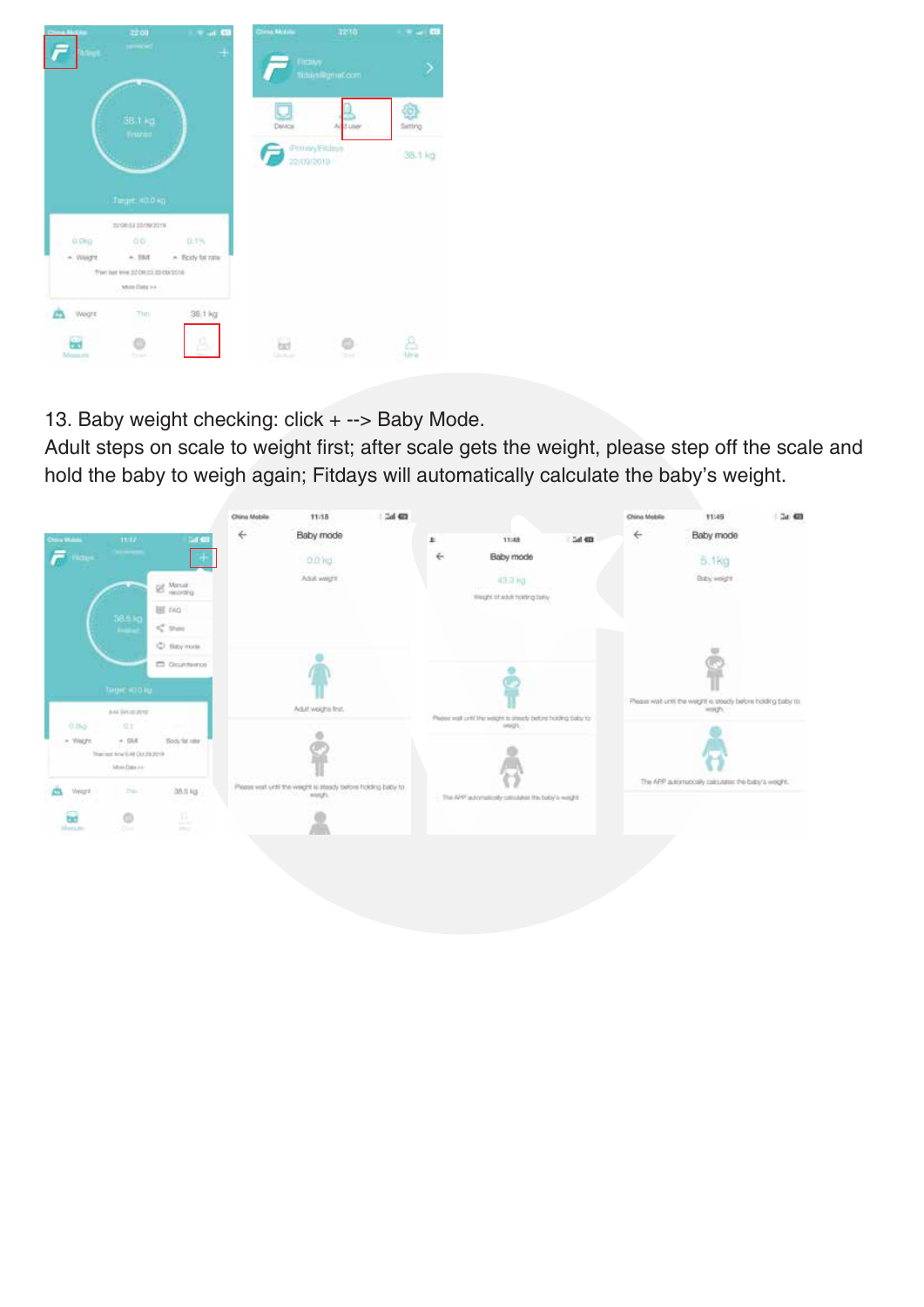#### **TROUBLE SHOOTING GUIDE**

#### **1. Bluetooth failed to connection**

- Make sure the scale and the Bluetooth on your phone are on
- Check the OS version of your smart phone, it must be iOS 8.0 or higher/Android 6.0 higher.
- For successfully connection, there has a Bluetooth icon on the display and the word "Connected" will show on the circle of the homepage on phone
- If fail to connect via Bluetooth, please click Mine--->Device to find the scale ID.

## **2. No body fat data after weighting**

- User must step onto the scale with bare feet.
- Make sure your feet and the scale are both dry.
- Step off the scale when measurement does not finish (Please keep standing on the scale around 10 second until the number on the display stops flashing).
- Bluetooth is not turned on.
- Bluetooth is paired with a difference scale.

### **3. Incorrect weight data occurs.**

- Check whether the scale is on a hard, flat surface.
- Check each sensor foot on the back to make sure nothing is stuck to the bottom of it.
- Press the button on the edge of scale;

# **4. Incorrect fat-muscle ratio shows on App**

 • The body parameter settings are incorrect, check to make sure you entered the correct gender, height, and age.

# **5. How do I re-calibrate the scale after remove?**

• Step on the scale to turn it on. Let it automatically drop to 0.0kg to calibrate.

#### **6. The scale does not turn on**

• Check if the battery has run out of power and charge with USB plug if needed.

# **7. How to exchange the unit**

• Click Mine--->Setting--->Switch unit to change the unit on your phone.